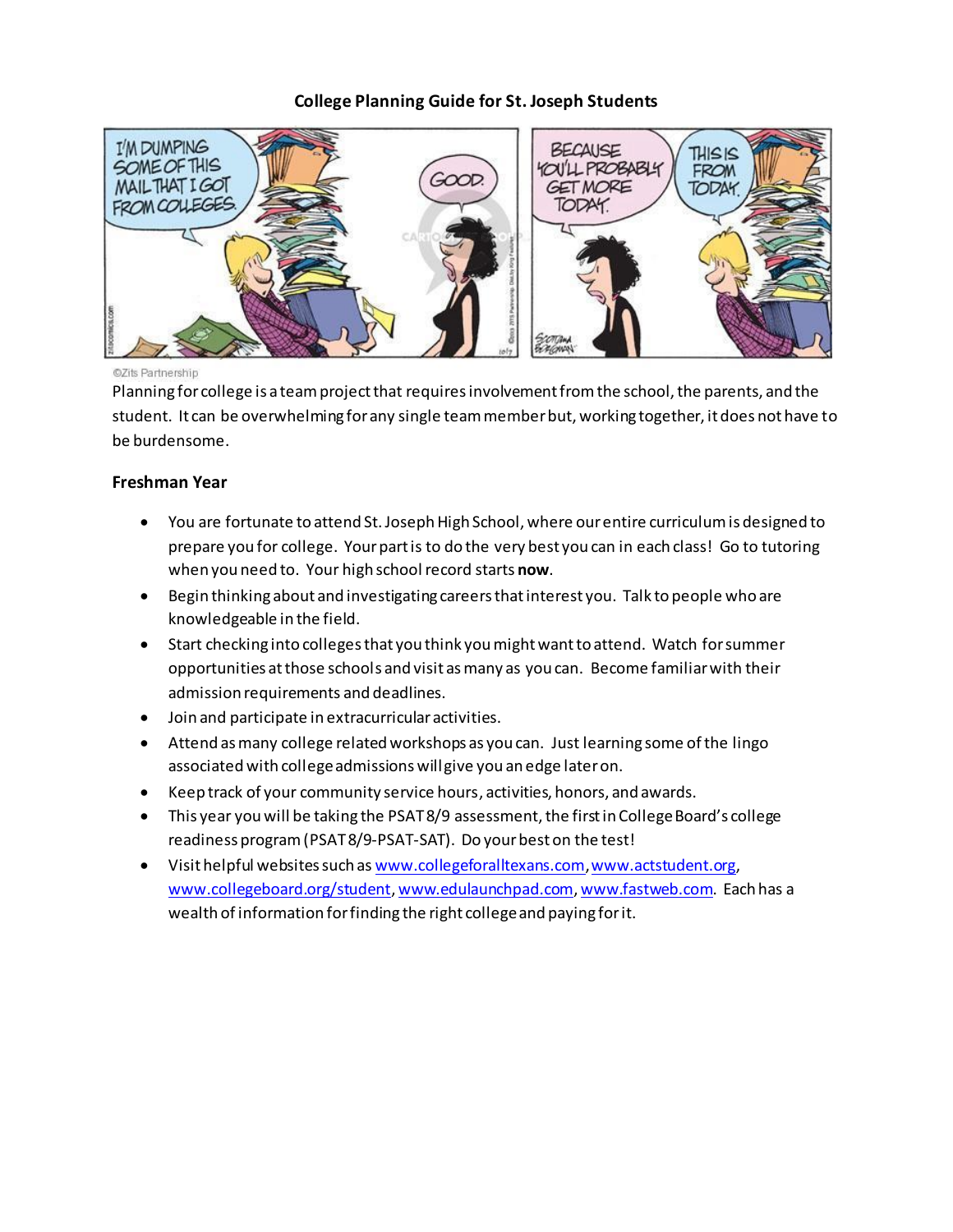## **Sophomore Year**



©Zits Partnership

- Hopefully, your transcript this year will show growth over last year. Stay on top of things and do your very best in each class. Ask for help when you need it.
- Begin thinking about and investigating careers that interest you. Talk to people who are knowledgeable in the field.
- Start checking into colleges that you think you might want to attend. Watch for summer opportunities at those schools and visit as many as you can. Become familiar with their admission requirements and deadlines.
- Join and participate in extracurricular activities.
- Attend as many college related workshops as you can. Just learning some of the lingo associated with college admissions will give you an edge later on.
- Keep track of your community service hours, activities, honors, and awards.
- Visit helpful websites such a[s www.collegeforalltexans.com](http://www.collegeforalltexans.com/)[, www.actstudent.org](http://www.actstudent.org/), [www.collegeboard.org/student](http://www.collegeboard.org/student)[, www.edulaunchpad.com](http://www.edulaunchpad.com/)[, www.fastweb.com](http://www.fastweb.com/). Each has a wealth of information for finding the right college and paying for it. Try the online practice tests.
- Send for a FREE copy of the Minnie Stevens Piper Foundation Compendium. This is a comprehensive college handbook that will serve you well.

Minnie Stevens Piper Foundation 1250 N.E. Loop 410, Suite 810 San Antonio, Texas 78209-1539

<http://www.everychanceeverytexan.org/>

- You will be taking the PSAT this year. Pay close attention in those classes that will prepare you for the test, especially English and Math and do your best on the test!
- Find summer enrichment programs or consider getting a job. Almost anything you do will enhance your resume.
- Consider taking your initial ACT and/or SAT at the end of this year (June).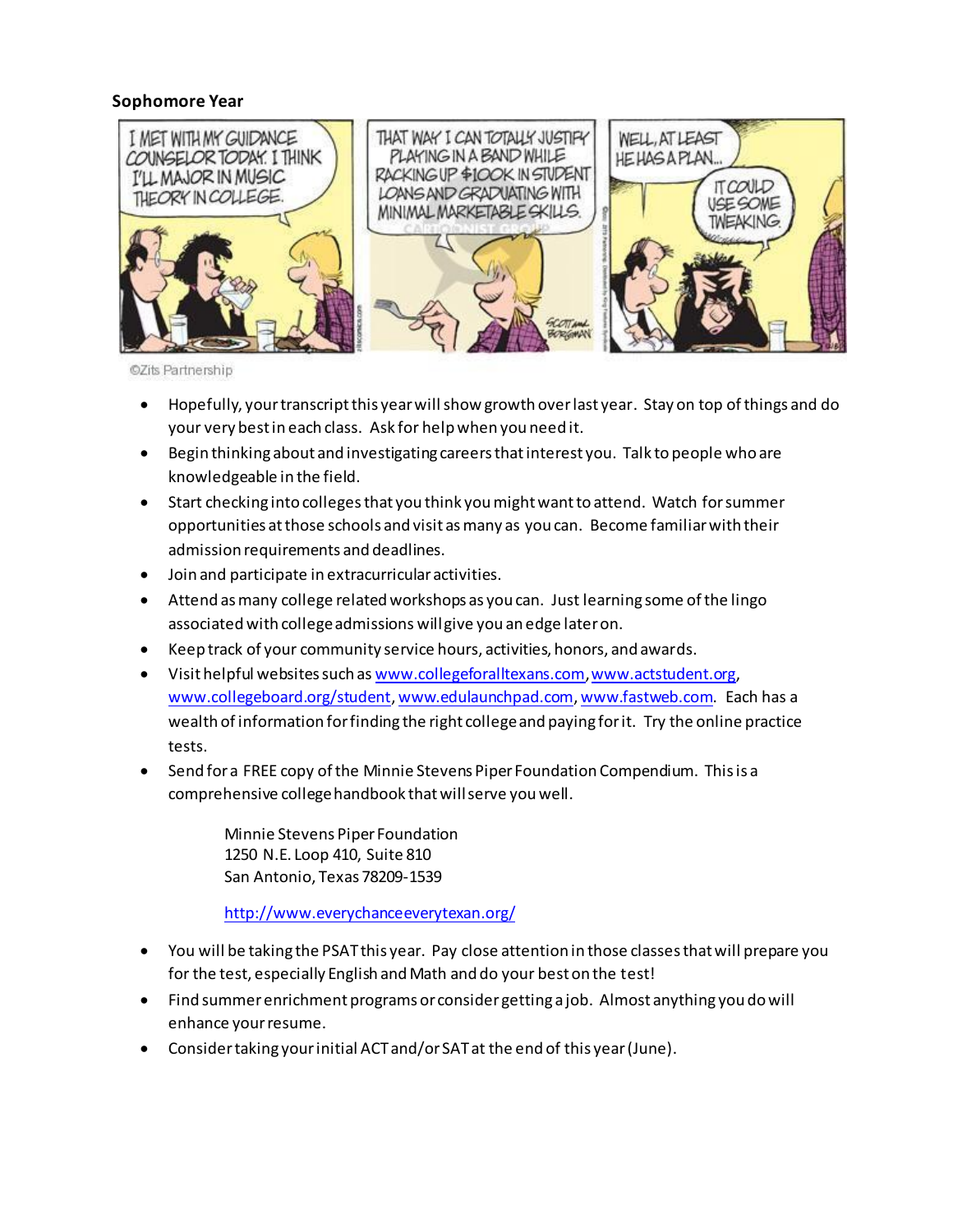### **Junior Year**

# **This year's academic record is the last one that will be seen by college admissions offices. Make it your best yet!**



©Zits Partnership

- Begin thinking about and investigating careers that interest you. Talk to people who are knowledgeable in the field.
- Try to narrow down the list of colleges that you think you might want to attend. Watch for summer opportunities at those schools and visit as many as you can. Pay attention to their admission requirements and deadlines.
- Join and participate in extracurricular activities.
- Start building your resume from the activities list you've been keeping. You can find examples at these websites[: www.collegeforalltexans.com](http://www.collegeforalltexans.com/)[, www.actstudent.org](http://www.actstudent.org/), [www.edulaunchpad.com](http://www.edulaunchpad.com/)[, www.collegeboard.org/student](http://www.collegeboard.org/student). You will also find help with choosing a major and/or career choice.
- If you haven't already done it, send for a FREE copy of the Minnie Stevens Piper Foundation Compendium. This is a comprehensive college handbook that will serve you well.

Minnie Stevens Piper Foundation 1250 N.E. Loop 410, Suite 810 San Antonio, Texas 78209-1539

<http://www.everychanceeverytexan.org/>

- You will be taking the PSAT again this year. **The score you earn this year could qualify you for the National Merit Scholarship Program**. Do your best and pay close attention in those classes that will prepare you for the test, especially English and Math.
- Register with the NCAA if you plan to play sports at the college leve[l http://www.ncaa.org](http://www.ncaa.org/)
- Find summer enrichment programs or consider getting a job. Almost anything you do will enhance your resume.
- Take both ACT and SAT during the year; repeat if necessary.
- Consider taking a dual credit class with Victoria College either during the year or thissummer.
	- o Unless exempted by an SAT or ACT score, you will need to take the TSI assessment prior to registering for a VC class. <http://www.victoriacollege.edu/testingcenter>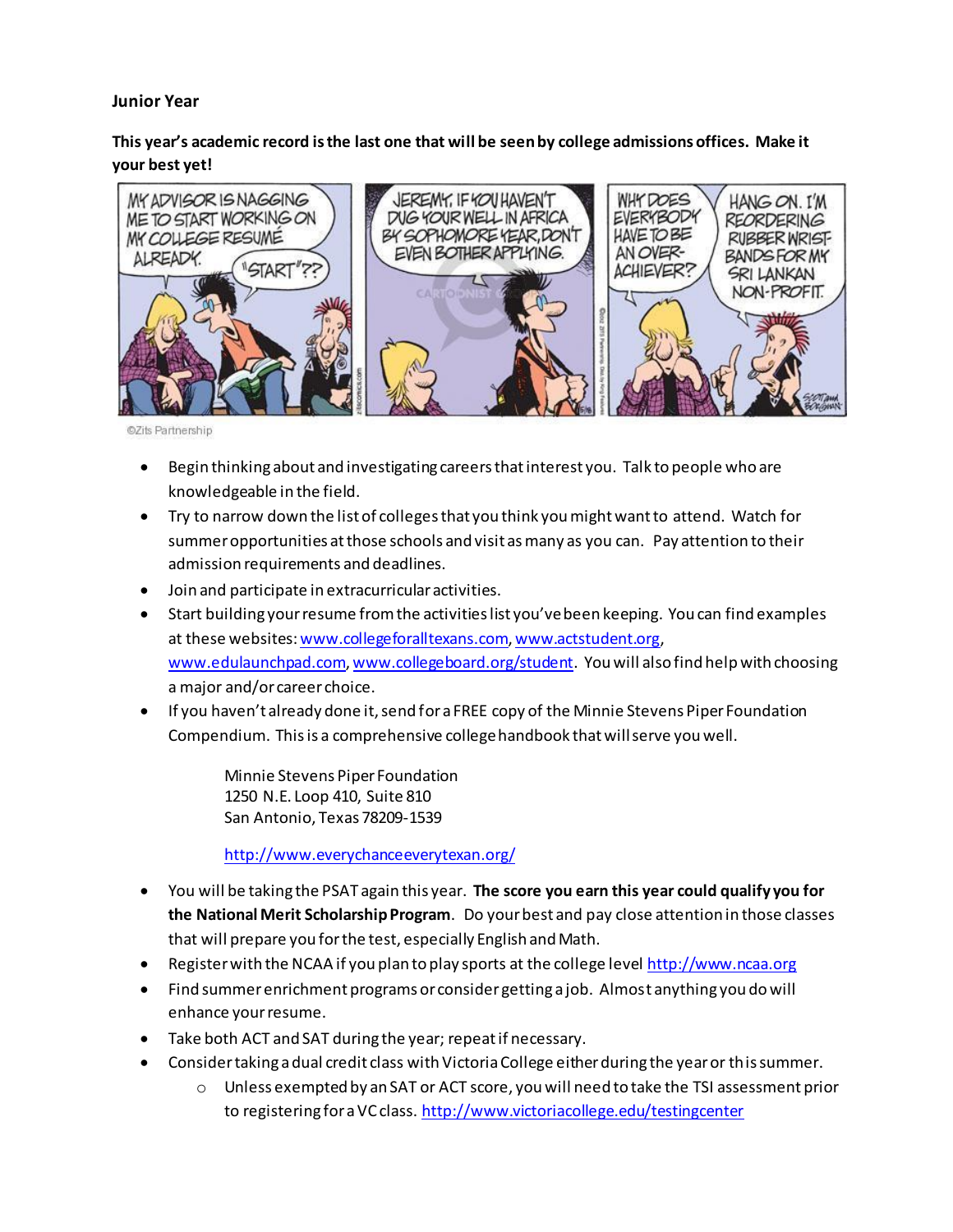- $\circ$  To be exempt you will need an SAT score of at least 480 in math and 530 in EBRW, with a minimum score of 500 each on reading and math OR an ACT composite score of 23, with a minimum score of 19 each on English and math.
- As soon as the new version is available nextsummer, begin working on your Apply Texas applicatio[n www.applytexas.org](http://www.applytexas.org/) and/or the Common Applicatio[n www.commonapp.org](http://www.commonapp.org/). Each of these websites includes a current list of the colleges and universities that accept either or both.
- Start working on your college essays over the summer. Ask an adult you trust to look them over and make suggestions for improvement.
- Be ready early next year to ask teachers, coaches, and other adults to write letters of recommendation for you.

# **Senior Year**

**Take a deep breath and keep it all in perspective! Hopefully, you have been planning and working toward this year all along so it won't be as overwhelming for you as it could be. Remember that we are in this with you—don't be shy about asking questions.**

- Keep your grades up. Many schools require a mid-year transcript and school report, so this is not the time to slack off!
- While it's nice to know at this point exactly what you want to be when you grow up, it's not mandatory. Many students will change their major at least once over the next few years. Try to relax about it if you're not sure.
- Continue to narrow down the list of colleges that you think you might want to attend. Watch for campus visits from the admissions reps. Pay attention to admission requirements and deadlines.
- Put the finishing touches on your resume and essays. Have an adult who knows you well look it over for content and/or clarification.
- **•** Continue visiting these websites: www.collegeforalltexans.com[, www.actstudent.org](http://www.actstudent.org/), [www.edulaunchpad.com](http://www.edulaunchpad.com/)[, www.collegeboard.org/student](http://www.collegeboard.org/student) for ideas and hints on your essays, resume writing, career planning, and more.
- Repeat the ACT and/or SAT as necessary in the fall semester.
- Consider taking a dual credit class with Victoria College this year.
	- o Unless exempted by an SAT or ACT score, you will need to take the TSI assessment prior to registering for a VC class[. http://www.victoriacollege.edu/testingcenter](http://www.victoriacollege.edu/testingcenter)
	- $\circ$  To be exempt you will need an SAT score of at least 480 in math and 530 in EBRW, with a



minimum score of 500 GIRSS T'LL LET OU KNOW WHEN each on reading and math OR an ACT composite